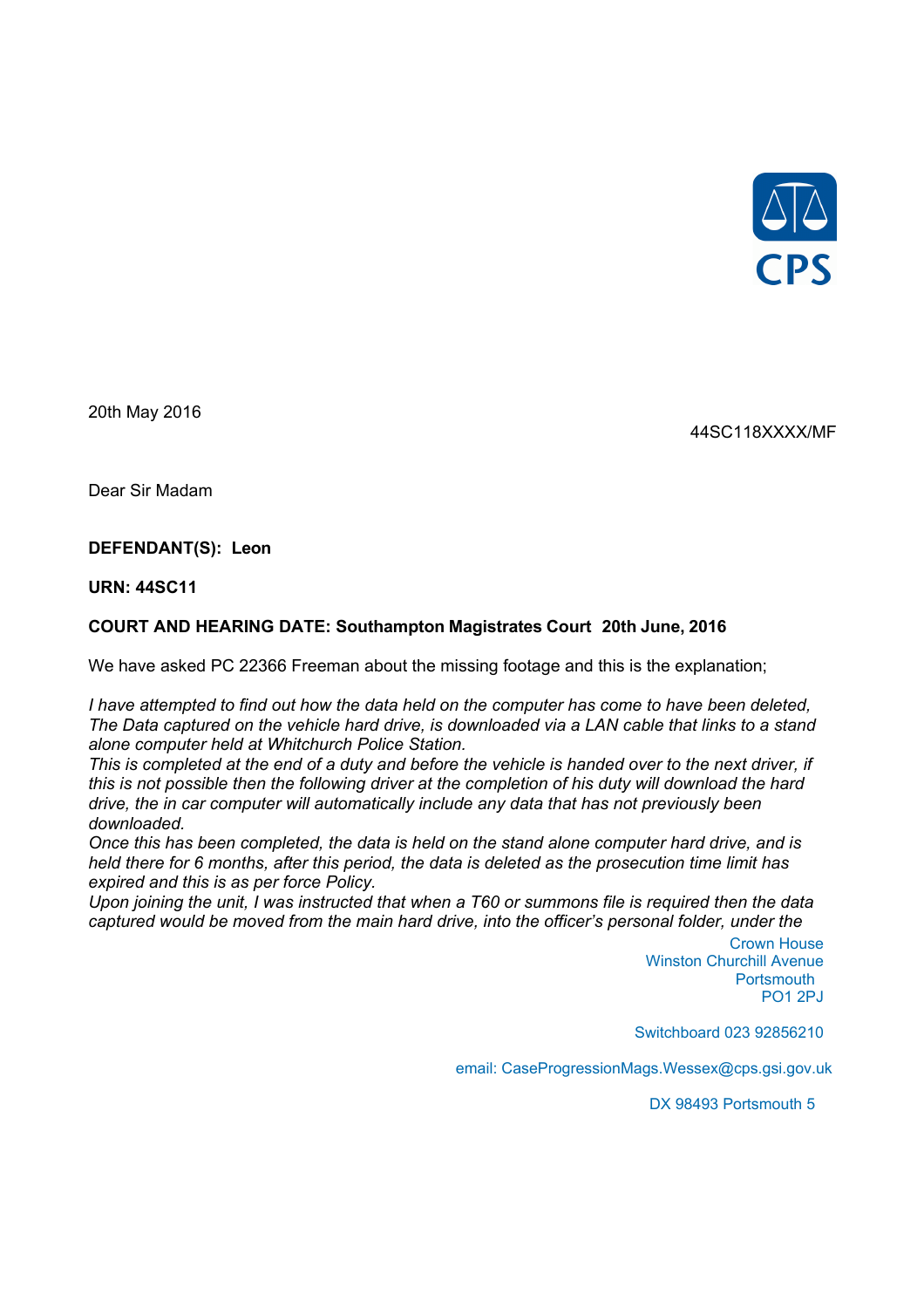*particular vehicle call sign, this would then be copied and a master disc created and a working copy produced for the court procedure.*

*In this particular case, I became aware of the requirement to locate the file in Late December 2015 or January 2016 that this incident was to be heard in court and that a Copy would be required. This was about 4 and a half months post incident.*

*I went to the computer to locate the file, and all the data from this period was missing from the hard drive.*

*I enquired as to why this data was missing to be informed that the data had been deleted due to the computer developing a fault, and the hard drive being full.* 

*Having now further checked with the Deputy Systems Manager | Hampshire and Thames Valley Police ICT Department, I have received the following reply.*

*There is manual weeding process carried out on this computer by supervisors and individual officers to:*

*•ensure that footage is not retained longer than it should be •to move footage from the download area into folders specific to an officer for their prosecution purposes*

*•to ensure there is adequate space available for downloads.*

*Having searched the machine it can be seen that there is footage contained on the disks with the same modified date as that of the offence, so it would suggest than any failure of hard disk from the machine has resulted in a recovery of all files that were on the original device.*

*The piece of footage you have requested does not appear to be on the machine therefore it can only be concluded that it has been deleted manually. There are no automated routines to weed this machine.*

*Backups on the machine are not carried out due to the nature of the configuration of the storage. The storage is configured in a RAID-1 pair, which will allow for one disk to fail and the data still to be maintained on the remaining disk. However dependant on which of the pair fail it can result in downtime for the machine (i.e. if the primary disk fails the monitoring software will make the drive letter, in this case d:\, unavailable until you replace the faulty disk), it will then replicate the data to the new disk and make the drive (d:\) available again.*

*Two incidents have been reported relating to faulty disks for this machine dated 16/02/16 and 20/02/16 (duplicate call). I cannot find the fault from any other date as I am unsure who would have reported it?*

*The computer was collected by the ICT department for Thames Valley Police and Hampshire Constabulary on 29/02/16 and returned to site on 04/03/16. It was then looked at by a technician and the relevant steps to bring the storage back online, and make the footage available, were carried out.*